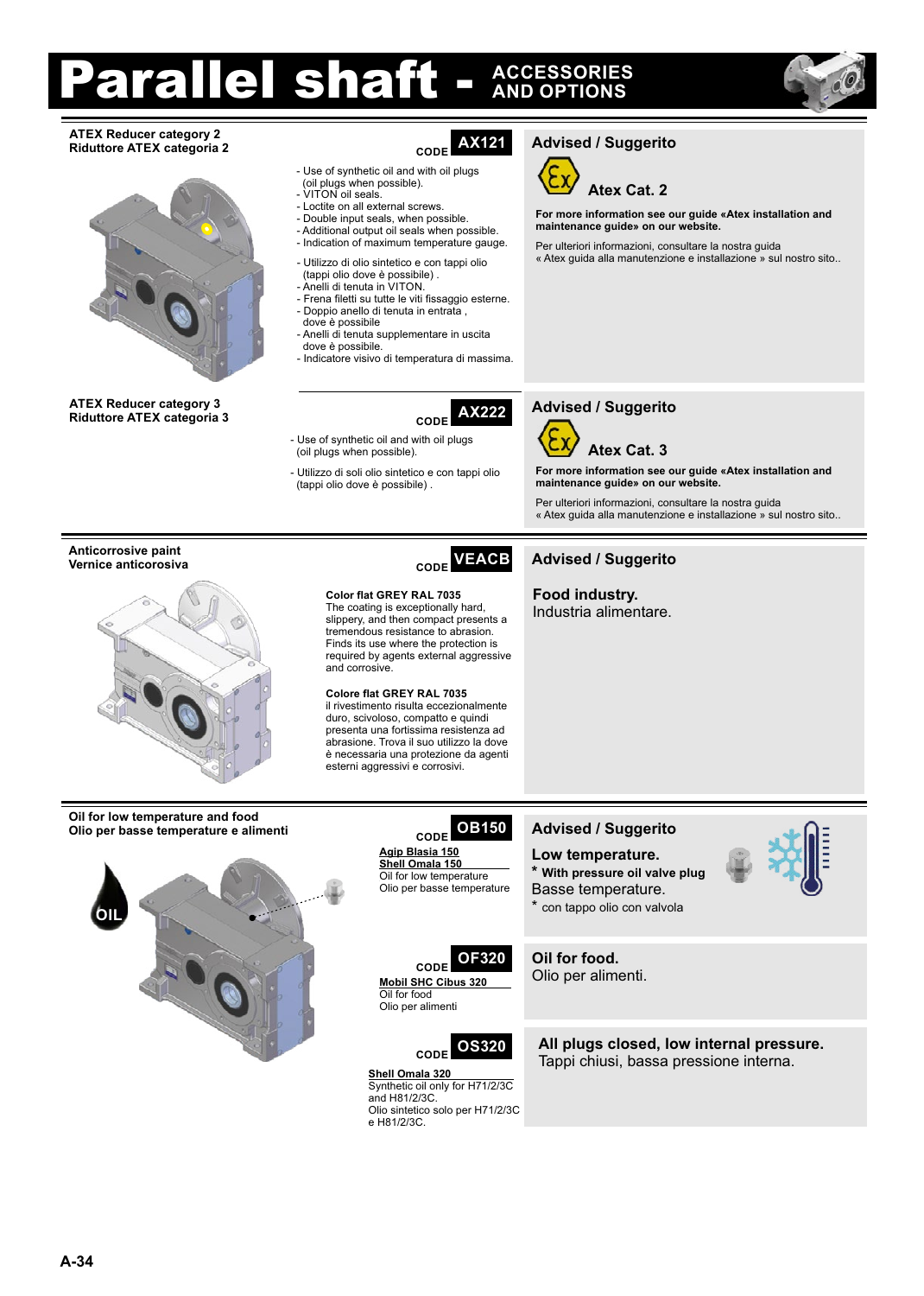# **arallel shaft -ACCESSORIES**



**CODE Advised / Suggerito Double input oil seal Doppio anello di tenuta in entrata**

**2ATEN**

**Ideal for V6 vertical position.** Ideale per posizione verticale V6. **Oil**



|      |                    | <b>H62C / H72C</b> | H63C / H73C   | <b>H82C</b>   | <b>H83C</b>   |
|------|--------------------|--------------------|---------------|---------------|---------------|
| ပ    | 56 B <sub>5</sub>  |                    |               |               |               |
| ш    | 63 B <sub>5</sub>  |                    | 35x47x7       |               |               |
|      | 71 B <sub>5</sub>  | 45x62x7            | 35x47x7       |               | 45x62x7       |
|      | $80 \div 90$ B5    | 45x62x7            | 35x47x7       |               | 45x62x7       |
|      | 100÷112 B5         | Not available      | Not available |               | Not available |
|      | 132 B <sub>5</sub> | Not available      |               | Not available | Not available |
|      | 160 B5             |                    |               | Not available |               |
|      | 180 B5             |                    |               | Not available |               |
|      | 56 B14             |                    |               |               |               |
|      | 63 B14             |                    |               |               |               |
|      | 71 B14             |                    | 35x47x7       |               |               |
|      | 80 B14             | Not available      | 35x47x7       |               | Not available |
|      | 90 B14             | Not available      | 35x47x7       |               | Not available |
|      | 100÷112 B14        | 45x62x7            | Not available |               | 45x62x7       |
|      | 132 B14            | Not available      |               |               | Not available |
|      | 56C                | 45x62x7            | 35x47x7       |               | 45x62x7       |
| NEMA | 143/5TC            | 45x62x7            | 35x47x7       |               | 45x62x7       |
|      | 182/4TC            | 45x62x7            |               | Not available | 45x62x7       |
|      | 213/5TC            | Not available      |               | Not available | Not available |
|      | 254/6TC            |                    |               | Not available |               |

### **Output shaft Viton oil seals Anelli di tenuta uscita in Viton Advised / Suggerito**



# **ATVIU**

**For ambient temperature >40°C** Per temperatura ambiente >40°C



**Life lubrificated bearings Cuscinetti lubrificati a vita**



| <b>MONV6</b><br>CODE |      |  |  |  |  |  |  |  |
|----------------------|------|--|--|--|--|--|--|--|
|                      | 1    |  |  |  |  |  |  |  |
| H61/2/3C             | 6211 |  |  |  |  |  |  |  |
| H71/2/3C             | 6213 |  |  |  |  |  |  |  |
| H81/2/3C             | 6215 |  |  |  |  |  |  |  |
|                      | 2    |  |  |  |  |  |  |  |
| H61/2/3C             | 6204 |  |  |  |  |  |  |  |
| H71/2/3C             | 6204 |  |  |  |  |  |  |  |
| H81/2/3C             | 6306 |  |  |  |  |  |  |  |

## **CODE Advised / Suggerito**

**Ideal for V6 vertical position.** Ideale per posizione verticale V6. **2Z**

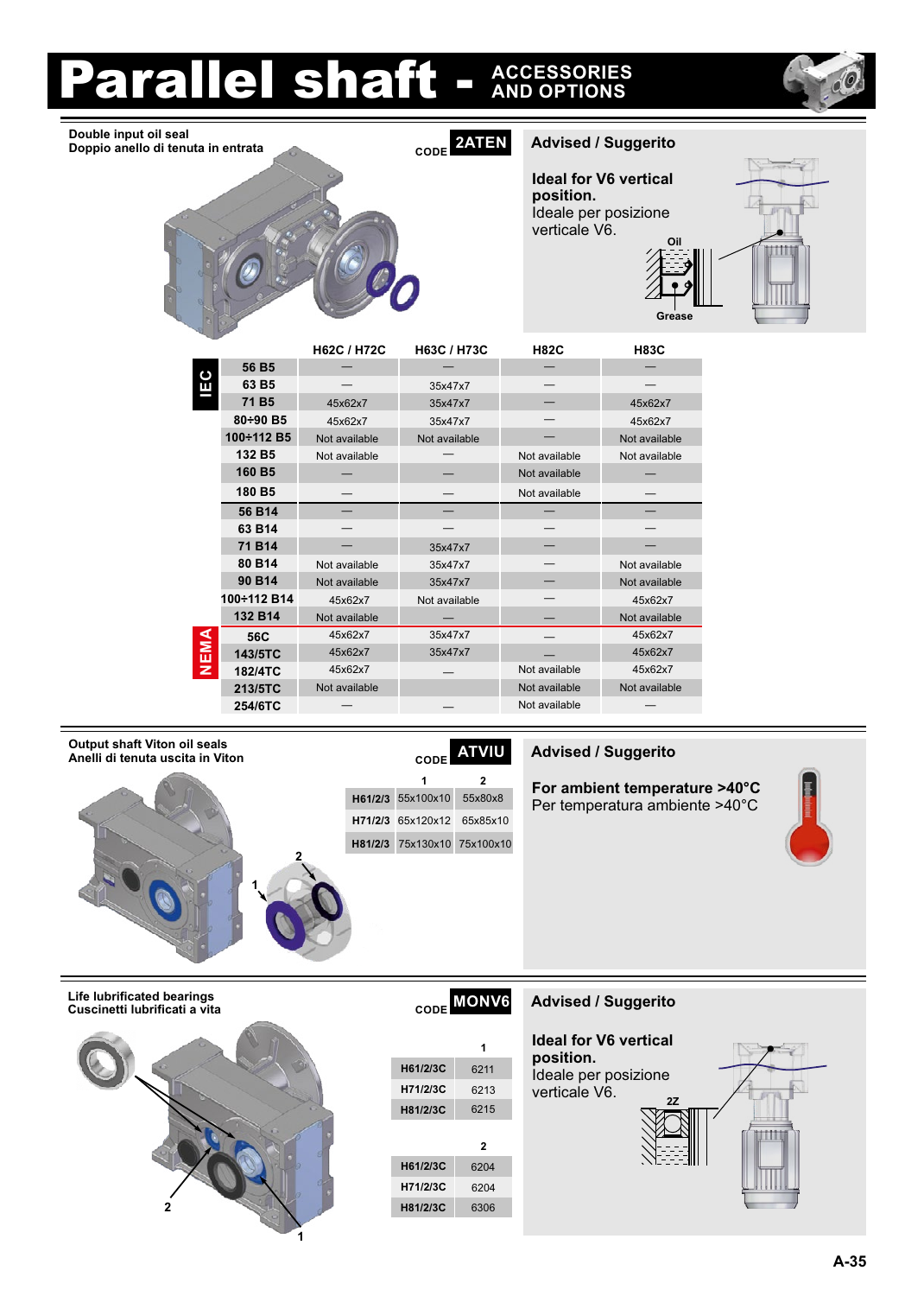#### Parallel shaft - **ACCESSORIES AND OPTIONS CODE Advised / Suggerito Life lubrificated bearings MONV5 Cuscinetti lubrificati a vita Type Ideal for V5 vertical H73C** <sup>6007</sup> **H63C position.** Ideale per posizione TITT **H72C H62C** 6009 verticale V5. **H83C 2Z** <sup>6011</sup> **H71C H61C H82C** 6013 **H81C** 6014 Special hollow shaft<br> **Advised / Suggerito**<br> **Advised / Suggerito**<br> **Advised / Suggerito CODE ACR... Albero uscita speciale** CODE **øD** T K 43.3 12 **ACR40 H61/2/3C** 40 K **ACR45 H71/2/3C** 45 48.8 14 **H81/2/3C** 55 59.3 16 **ACR55**  $\vdash$ øD **Shrink disk and kit closing shrink disk cup CALET SUITER STATES AND RESERVE CONSUMINGLY CALECTATION**<br>Calettatore e Kit protezione calettatore **Frequent starts and stops. CUP CODE CLOSING DISK** Frequenti avvii e arresti. **H62/3C** KF600210LM **H72/3C** KF700210LM KF800210LM **H82/3C SHRINK DISK CODE H62/3C** KF600165 **H72/3C** KF700165 **CLOSING DISK CUP SHRINK DISK** KF800165 **H82/3C** TS (Nm)  $\frac{1}{2}$ øA m, D E C **The mounting is possible only on the right side. Il montaggio è possibile solo sul lato destro.** F øB H7 C F TS Nm D E øA H7 **H62/3C** 35 35 30 97.5 30 173 12 **H72/3C**40 42 97 42 12 40 197 **H82/3C** 50 50 35 133 35 215 12 Dimensions and tightening torque (TS) for the shrink disc. Dimensioni e coppia serraggio vite per calettatore.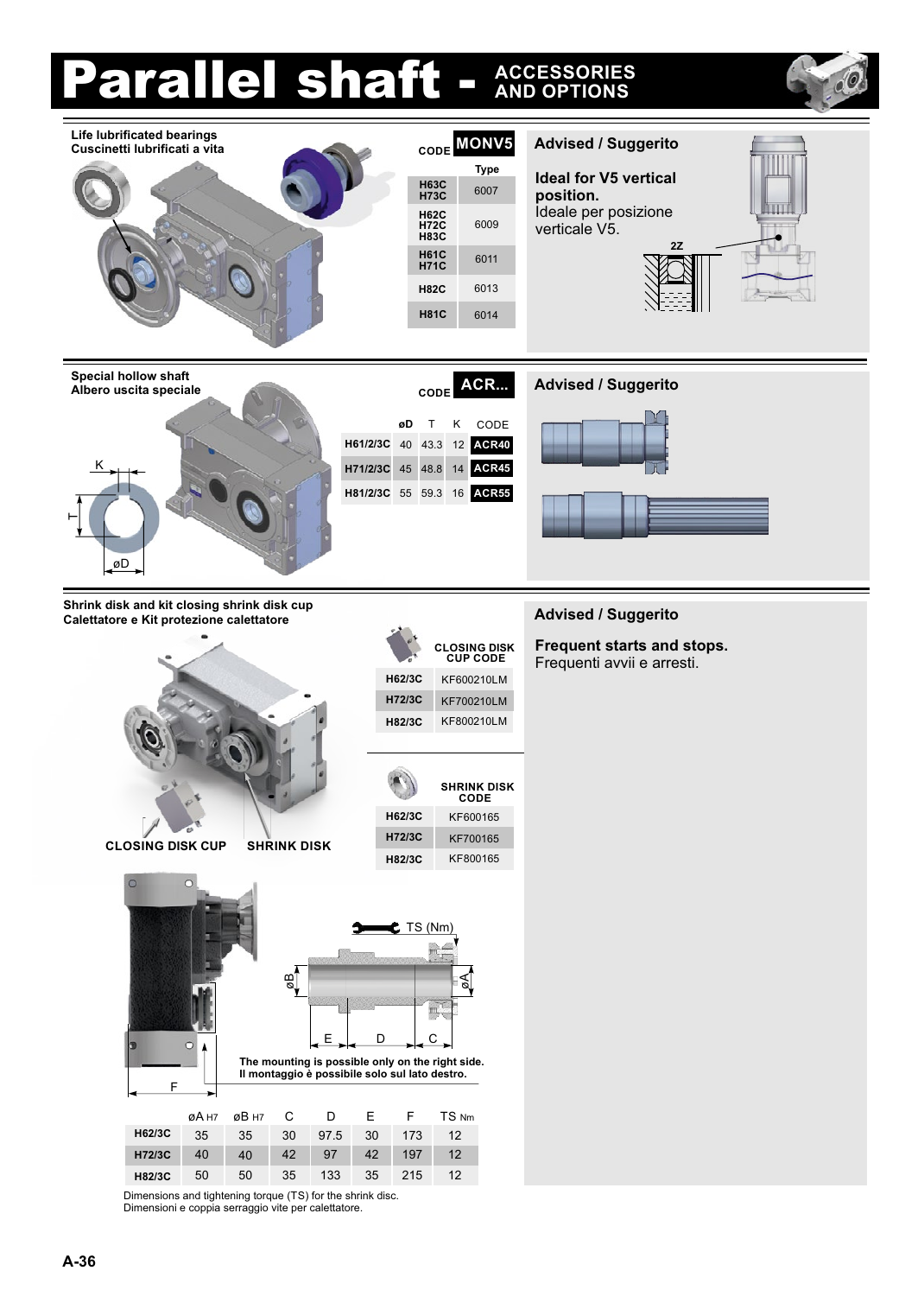# **Parallel shaft -ACCESSORIES**



**Flanges for servomotors Flange per servomotori**





Туре Н62С Н63С Н72С Н73С

| Input flanges   | <b>Bushing</b>           | Coupling           | Motor   |     |     |     |     |      |     |    |    | Nm     | 675 | 675 | 900   | 900   |
|-----------------|--------------------------|--------------------|---------|-----|-----|-----|-----|------|-----|----|----|--------|-----|-----|-------|-------|
| <b>Kit Code</b> | Kit Code                 | Kit Code           | shaft Ø | A   | в   | С   | ØD  | Е    |     | G  |    |        |     |     | н     |       |
| K0634072        |                          | KBR1422G KC405190L | Ø14     | 60  | 75  | 90  | Ø22 | 55.5 | 4.5 | 25 | 9  | M5x12  |     | 244 |       | 255.5 |
| K0634073        |                          | KBR1422G KC405190L | Ø14     | 50  | 70  | 80  | Ø22 | 55.5 | 4.5 | 25 | 9  | M5x12  |     | 244 |       | 255.5 |
| K0634074        |                          | KBR1422G KC405190L | Ø14     | 80  | 100 | 85  | Ø22 | 55.5 | 4.5 | 25 | 9  | M6x12  |     | 244 |       | 255.5 |
| K0634075        |                          | KBR1922G KC405190L | Ø19     | 95  | 115 | 100 | Ø22 | 55.5 | 4.5 | 25 | 9  | M8x12  |     | 244 |       | 255.5 |
| K0634076        | $\overline{\phantom{a}}$ | KC405190L          | Ø22     | 110 | 145 | 130 | Ø22 | 60.5 | 4.5 | 30 | 14 | M8x14  |     | 249 |       | 260.5 |
| K0634078        |                          | KBR1922G KC405190L | Ø19     | 70  | 90  | 90  | Ø22 | 55.5 | 4.5 | 25 | 9  | M6x12  |     | 244 |       | 255.5 |
| K0854075        |                          | KBR1924G KC505190L | Ø19     | 95  | 115 | 100 | Ø24 | 58   | 4.5 | 26 | 22 | M8x14  | 235 |     | 246.5 |       |
| K0854076        |                          | KBR2224G KC505190L | Ø22     | 110 | 145 | 130 | Ø24 | 62   | 5   | 30 | 26 | M8x14  | 239 |     | 250.5 |       |
| K0854077        |                          | KC505190L          | Ø24     | 130 | 165 | 140 | Ø24 | 58   | 5   | 26 | 22 | M8x14  | 235 |     | 246.5 |       |
| K0854078        |                          | KBR1924G KC505190L | Ø19     | 70  | 90  | 95  | Ø24 | 58   | 4.5 | 26 | 22 | M6x14  | 235 |     | 246.5 |       |
|                 |                          |                    |         |     |     |     |     |      |     |    |    |        |     |     |       |       |
|                 |                          |                    |         |     |     |     |     |      |     |    |    | $\sim$ |     |     |       |       |



Supplied with reduction bushing Fornito con bussola di riduzione





Fixing holes<br>shifted by 30° Fori fissaggio motore ruotati a 30°



Fixing holes<br>shifted by 25° Fori fissaggio motore ruotati a  $25^\circ$